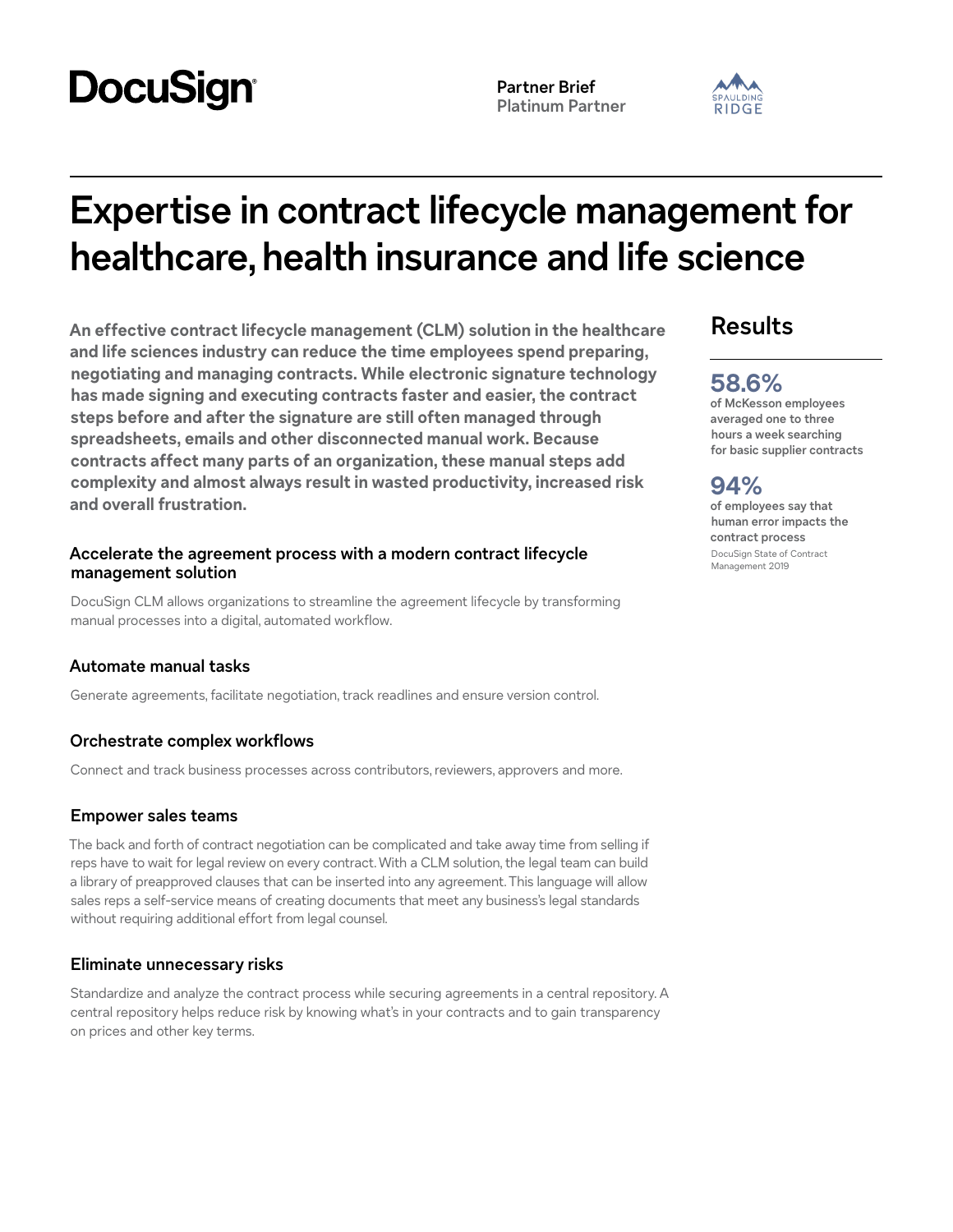#### **DocuSign and Spaulding Ridge partnership**

In order to achieve the most successful results with contract lifecycle management, it is important to first optimize existing contract processes. Working together with DocuSign, Spaulding Ridge brings deep expertise in healthcare and life science processes to guide your implementation of DocuSign CLM to the most successful outcome.

Your patients, physicians, administrators and employees are involved in countless processes that rely on contracts being acted upon quickly, easily and securely while adhering to regulatory standards. Spaulding Ridge understands the common processes within the healthcare, health insurance and life sciences industries that are particularly suited for digitization with DocuSign CLM.

#### **Health insurance industry**

In the health insurance industry, a large number of agreements move from a central office to individual branches and providers, with new local branches opening frequently. A part of managing this network of insurers is being able to prepare, sign, act on and manage a high volume of contracts, quotes and policy booklets with standard and customized language. DocuSign and Spaulding Ridge bring together the technology and implementation expertise to streamline the review, negotiation and redlining of contracts, quotes and policy booklets. With a library of pre-approved clauses and automated workflows, DocuSign CLM expedites the contracting process and reduces errors created when using disconnected technology like email, fax, Word and Excel documents. DocuSign CLM includes a central, searchable repository to store and track all contracts. Spaulding Ridge experts can help your organization create contract templates and set up automated workflows or signing authorization criteria, to reduce risk and streamline the redlining process.

#### **Revenue cycle management in the health insurance & healthcare industry**

Revenue cycle management (RCM) refers to the process of going from providing healthcare to realizing and collecting revenue for these healthcare services. RCM can be very lengthy, requiring complex contracts with pre-negotiated terms. The RCM lifecycle is dependent on different departments across both the provider and health insurance organizations, which can create delays in the collection timeline. Healthcare organizations can optimize different steps in the RCM process by augmenting their current systems with a full-suite CLM solution, such as DocuSign CLM, to streamline contract management, claims processing and clinical documentation. Implementing CLM across all of the different departments and systems requires a skilled implementation partner such as Spaulding Ridge. Spaulding Ridge has helped healthcare customers successfully

implement CLM by creating a comprehensive solution that includes an administrators guide, leading a train-the-trainer session, creating proprietary workflows, and uploading existing contracts into DocuSign CLM. By automating workflows for reviewing documentation, organizations can expedite the overall process and reduce the leakage that occurs in revenue cycles.

#### **Life sciences industry**

DocuSign CLM helps life sciences companies complete agreements more quickly and efficiently across the sales and service departments. DocuSign CLM and Spaulding Ridge can help life sciences companies transition a manual sales process into a digital process including digitizing order forms, master service agreements, software license agreements and other core documents.

In particular, when sales teams are under pressure to meet sales forecasts, a modern CLM solution can ensure that any internal hurdles are minimized through our automated workflows, including providing a 21 CFR Part 11 compliant signature and a pre-approved clause library of legal-approved terms which reduces the need for additional legal reviews that can hold up the contracts during this critical time. DocuSign CLM can also reduce turnaround time and reduce compliance risk by having contracts pre-populate order and contract-level data from an ERP or CRM system of record before entering the contracting workflow for redlining and execution. DocuSign CLM integrates with the Salesforce platform and Spaulding Ridge brings a significant amount of implementation experience with CLM and Salesforce.

#### **Procurement in the healthcare & life sciences industry**

CLM solutions allow you to consolidate contracts from the various systems where contracts may be stored into a central repository compliantly. Spaulding Ridge can help manage the effort to analyze and organize existing contracts into DocuSign CLM. DocuSign Insight is an AI-powered contract analytics solution that works with DocuSign CLM to help procurement teams understand what is in their contracts, particularly when contracts need to be found and reviewed for compliance requirements. Insight finds, filters and analyzes agreements, including third party contracts, to improve efficiency, identify risk and uncover opportunities to add value. Healthcare and life sciences organizations purchase both direct from suppliers and indirectly, which means employees need to manage outside contracts as well as internal templates. Spaulding Ridge can facilitate a successful implementation by setting a best practice folder hierarchy, migrating the necessary documents into DocuSign CLM, and creating searchable attributes to apply to legacy and new contracts to make finding contracts easier with DocuSign Insight.